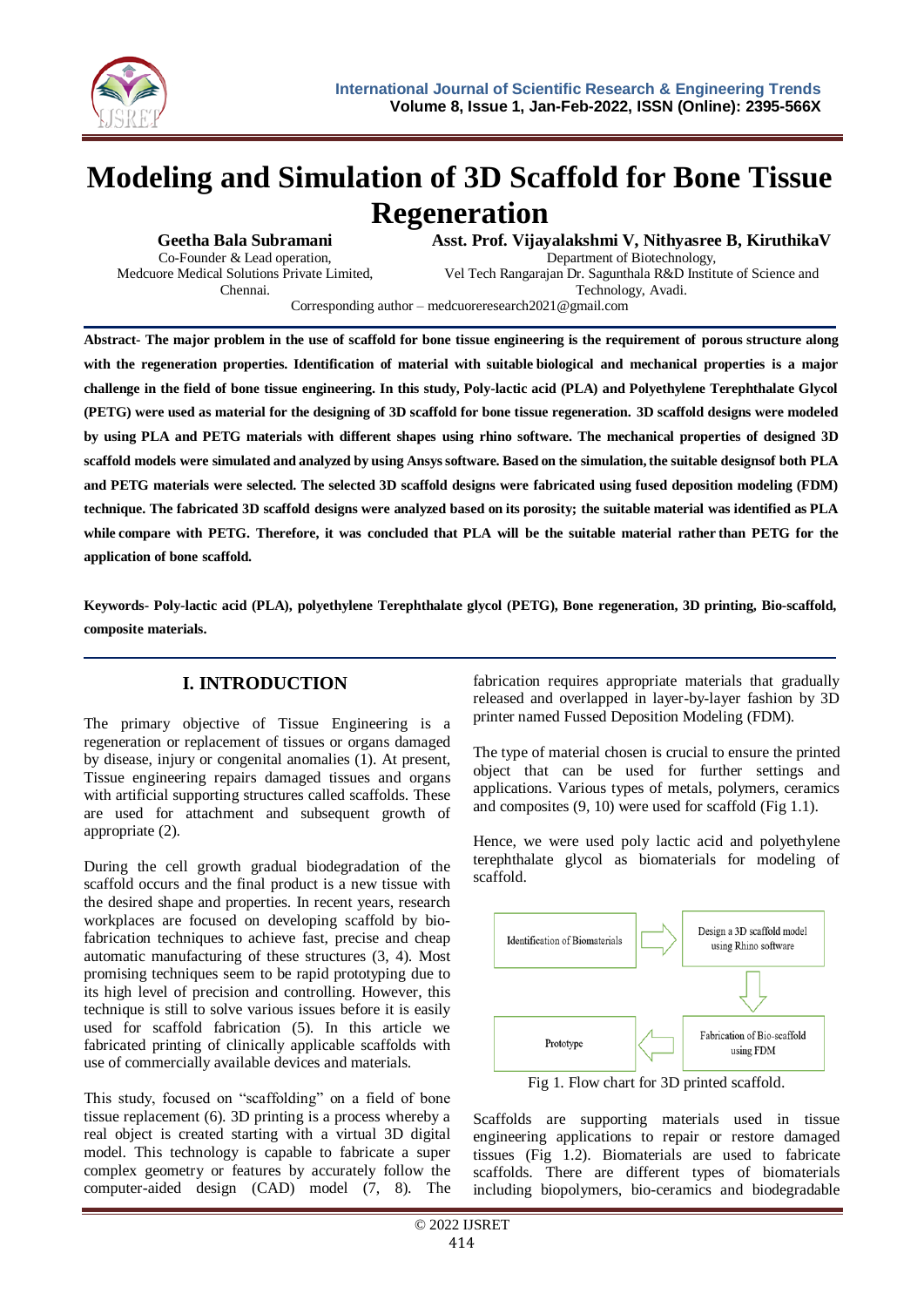

metals. Biomaterials have to be biocompatible and nontoxic (11).

## **1. Surface Properties:**

Scaffolds with the necessary surface chemistry and properties promote cell attachment, proliferation, and differentiation, 3D scaffold it mimics the extra cellular matrix (ECM), The cells should create its own extracellular matrix (ECM) while is consume for the scaffold biodegradation to deliver indistinguishable 3D microstructures for the damaged sites.

## **2. Physical Properties:**

Scaffolds should be three-dimensional, highly interconnected porous networks and have the appropriate porosity, pore size, and pore structure for cell growth and transport of nutrients and metabolic waste.

#### **3. Mechanical Properties:**

It is important to design a matrix with mechanical properties (stress and strain) that mimic the properties of tissue in the immediate surrounding area of the defect.

## **4. Degradation Properties:**

Scaffolds should be biodegradable and possess an appropriate degradation rate in order to mimic the cell/tissue growth in vitro or in vivo.



Fig 2. Schematic representation for properties of ideal scaffold.

The drawbacks of existing model, explains that in previous years they were used implants as a supporting material to replace the damaged bones due to some reactions like allergy, inflammation, necrosis these are the conditions will occur in the body while using the metal implants to overcome these drawbacks we were used Scaffolds as supporting material to the bone and that Scaffolds will be made up of biomaterials to replace these implants.

The aim of the current study is to synthesize the highly porous and structured bio-scaffold using 3D printing technology that provides an appropriate environment for the regeneration of bone tissue.

# **II. MATERIALS & METHODS**

## **1. Design a 3D scaffold:**

The scaffold was designed and modelled using a solid based fused deposition method. The design part was started with the computer aided design for 3D porous scaffold architecture using rhinoceros' software and simulation using ANSYS software. Once the 3D printing part is finished the 3d scaffolds were cool down at room temperature and removed from the bed.

The mechanical properties of the sample are derived from the stress-strain analysis and equivalent strain. In this analysis we are using two standard material properties (PETG & PLA) and with the results of the scaffold, we compared the results from equivalent stress, equivalent strain, stress-strain curve.

## **III. RESULTS AND DISCUSSION**

#### **1. Fabrication of Designed Model Prototype:**

Table 1.1 showed the results of fabricated designs with different pore size and radius for PLA & PETG. Design 3a showed the fabricated prototype of circle design made up of PETG & PLA with radius of pipe 0.5mm and size of pore 0.1mm.

| Table 1. Fabricated designs with different pore size and |  |  |
|----------------------------------------------------------|--|--|
| radius for PLA & PETG.                                   |  |  |

| 4.               | 3.           | $\overline{\mathcal{C}}$ |                  | S. No                                  |
|------------------|--------------|--------------------------|------------------|----------------------------------------|
| Design 3b        | Design 3ac   | Design 3ab               | Design 3a        | Name of the<br>design                  |
| $0.2 \text{ mm}$ | $0.25$ mm    | $0.35$ mm                | $0.5 \text{ mm}$ | Radius ofpipe<br>$\left( \min \right)$ |
| $2 \text{ mm}$   | $\mathbb{R}$ | $0.5 \text{ mm}$         | $0.1 \text{ mm}$ | Size ofpore<br>$\left( \min \right)$   |
|                  |              |                          |                  | Fabricated<br>prototype<br>(PETG)      |
|                  |              |                          |                  | Fabricated<br>prototype<br>$(PLA)$     |

Design 3ab showed the fabricated prototype of circle design made up of PETG & PLA with radius of pipe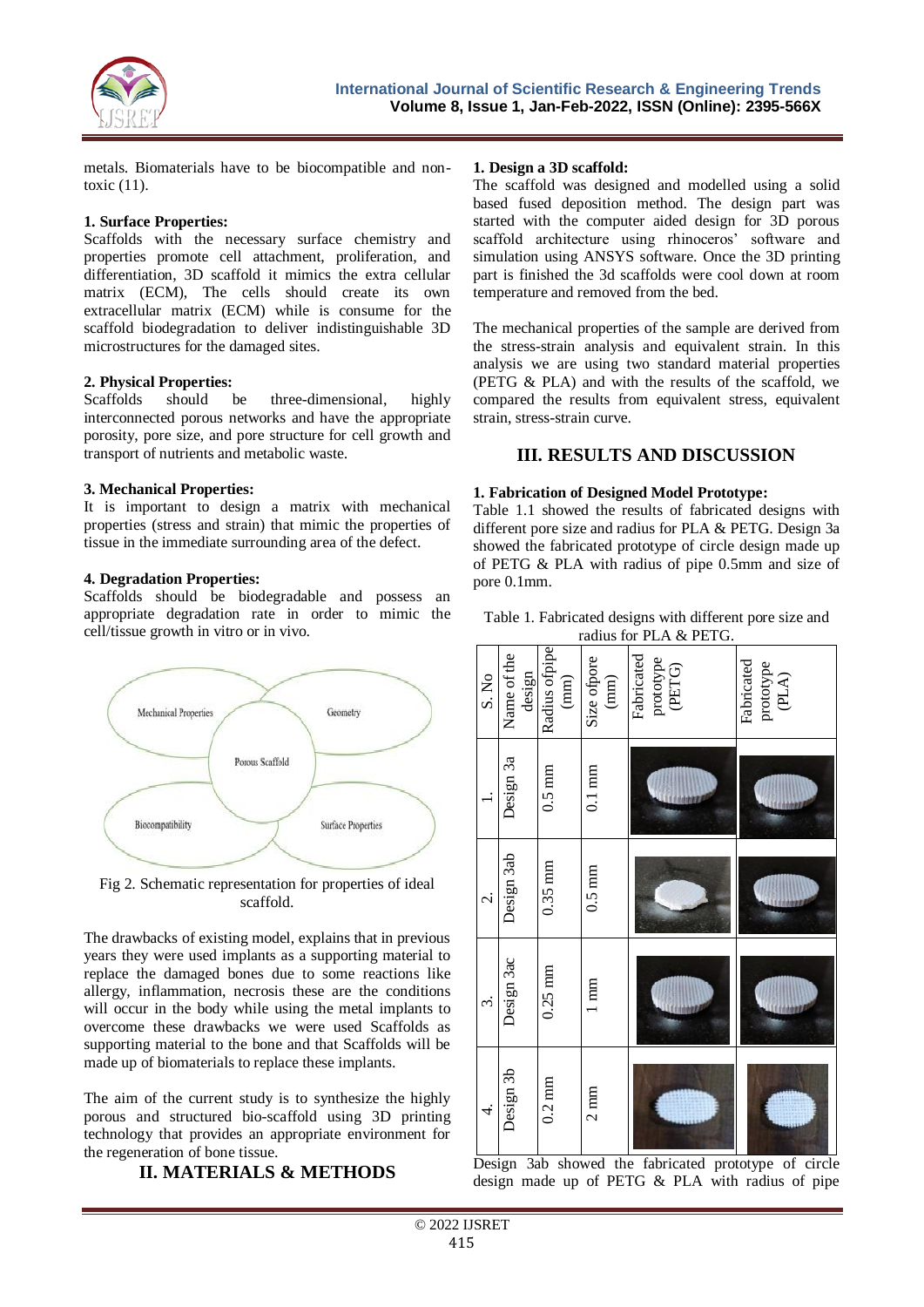

0.35mm and size of pore 0.5mm. Design 3ac showed the fabricated prototype of circle design made up of PLA & PETG with radius of pipe 0.25mm and size of pore 1mm. Design 3b showed the fabricated prototype of circle design made up of PLA & PETG with radius of pipe 0.2 mm and size of pore 2mm.

From the fabricated prototype designs, (Design 3b) circle design made up of PLA & PETG with radius of pipe 0.2 mm & size of pore 2mm were compared. It was observed that circle design made up of PLA with radius of pipe 0.2 mm & size of pore 2mm was better than PETG based on the formation of pores. Further, (Design 3b) circle design made up of PLA & PETG with radius of pipe 0.2 mm and size of pore 2mm were analyzed by using ANSYS software to study and compare its mechanical properties.

# **IV. SIMULATION STUDY**

From the result of fabrication, the best fabricated prototype designs were analyzed by using ANSYS simulation software to study its mechanical properties. The steps for the simulation process.



Fig 3. Steps used for the simulation process

The first step was static structural, the option available in the Ansys software to study the mechanical properties of designed model. The second step was to update the data in the engineering data fig 3.1. After that we were uploaded the model to the geometry column. The third step was mesh process, which was important to distribute the force into all over the surface of designed model. The fourth step was to setup all the properties like total deformation, equivalent elastic strain, maximum shear elastic strain, equivalent stress, maximum shear stress.

At the final step, solution button will appear, by clicking on it, the solution of designed model was found. The simulation results were analyzed and the best suitable material was selected for the fabrication of scaffold for bone tissue regeneration.

## **1. Total deformation:**

Fig 3.2 showed the deformation of the scaffolds when a compression force of 27N is applied. As observed, PLA scaffolds designed with 2mm of filament distance had a maximum deformation of 1.3467mm, while scaffolds designed with PETG material of 2mm had a maximum deformation of 1.6021mm (Fig 3.3). This 2-3D scaffold prototype with extraordinary pore diameters have been acquired with the aid of using different scale elements and thickening factors (Fig 3.4). These scaffold models had

porosities ranging from 60% to 80%. The geometry details of the single-unit prototype are mentioned in Table.



Fig 4. Total Deformation of PLA & PETG.

## **2. Equivalent Elastic Strain:**



Fig 5. Equivalent Elastic Strain of PLA & PETG.

## **3. Equivalent Stress:**



Fig 6. Equivalent Stress of PLA & PETG.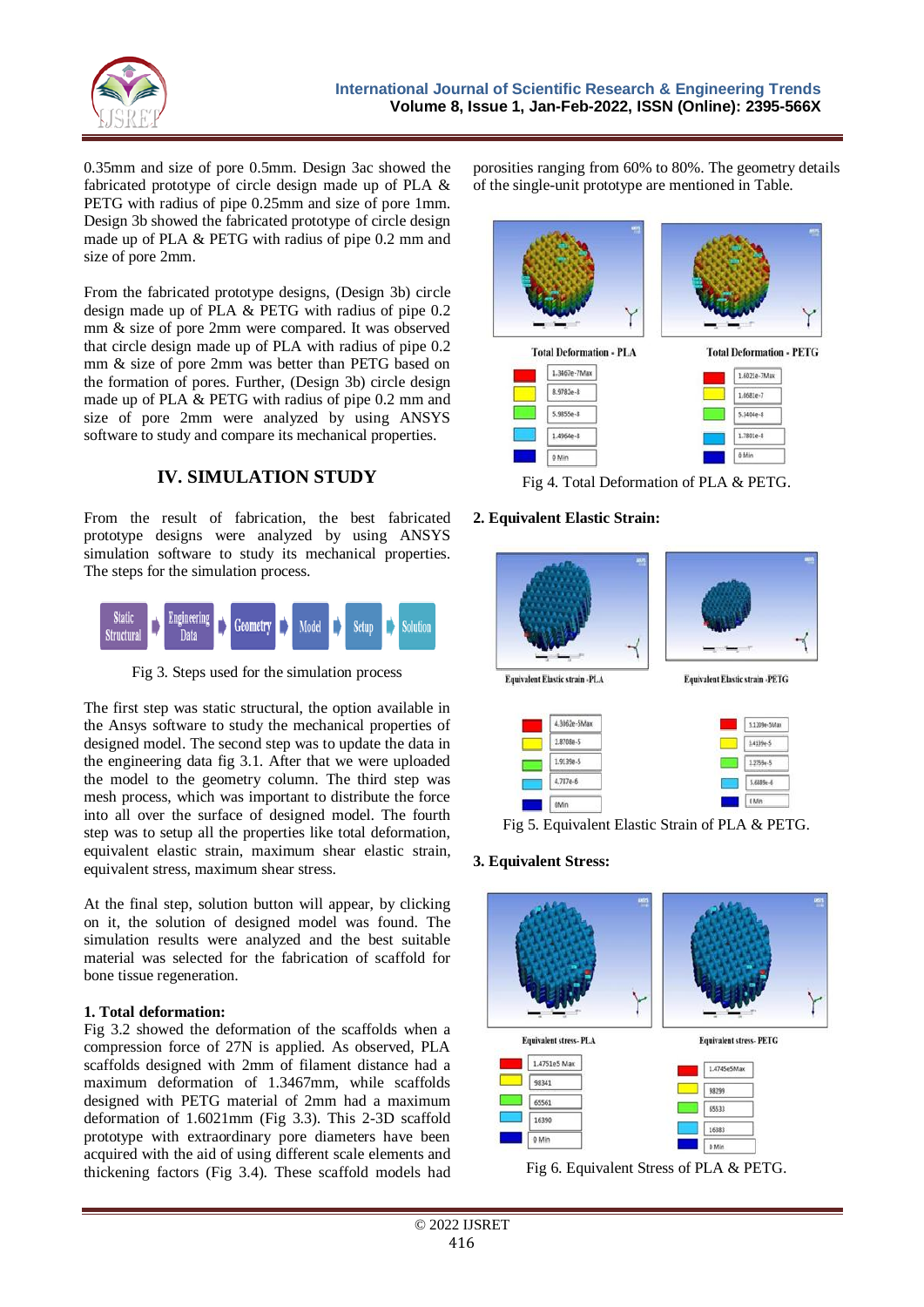

According to the research studies, the wall shear stress has a greater significant influence on the cell proliferation than the fluid stress, but the inlet strain affects the mass flow of the nutrient liquid in a scaffold without delay. Based on the results, it seems that scaffolds designed with a filament distance of 2mm made of PETG material is not suitable for bone applications due to the high deformation that compromises the slope of the pores and consequently, to the spreading of cells to the internal regions of the scaffold and the supply of oxygen and nutrients.

# **V. CONCLUSION**

Structural design plays a critical role in improving the mechanical properties of porous 3D scaffold. A significant advantage of 3D printed scaffold is that it can construct orderly structure for porous materials with full controlled manner of the geometrical parameters. PLA is slightly easier to print and cost effective than PETG. As per our study the total deformation of PLA scaffold is lesser than compared to PETG scaffold, So PLA is preferred for further analytical studies.

3D printed technology shows a great potential in fabricating the porous scaffolds with improved strength in tissue engineering. The 3D-printed bilayer bone scaffold fabricated in this study can possibly be improved and utilized as an appropriate scaffold for bone tissue engineering and as a synthetic graft material in reconstruction of bony defects.

## **REFERENCES**

- [1] Hassan, M. H., Omar, A. M., Daskalakis, E., Hou, Y., Huang, B., Strashnov, I., &Bártolo, P. (2020). The Potential of Polyethylene Terephthalate Glycol as Biomaterial for Bone Tissue Engineering. Polymers, 12(12), 3045.
- [2] Miller, R. A., Brady, J. M., & Cutright, D. E. (1977). Degradation rates of oral resorbable implants (polylactates and polyglycolates): rate modification with changes in PLA/PGA copolymer ratios. Journal of biomedical materials research, 11(5), 711719.
- [3] Fernandez de Grado, G.; Keller, L.; Idoux-Gillet, Y.; Wagner, Q.; Musset, A.M.; Benkirane-Jessel, N.; Bornert, F.; Offner, D. Bone substitutes: A review of their characteristics, clinical use, and perspectives for large bone defects management. J. Tissue Eng. 2018, 9.
- [4] Damien, C.J.; Parsons, J.R. Bone graft and bone graft substitutes: A review of current technology and applications. J. Appl. Biomater. 1991, 2, 187–208.
- [5] Haugen, H.J.; Lyngstadaas, S.P.; Rossi, F.; Perale, G. Bone grafts: Which is the ideal biomaterial? J. Clin. Periodontol. 2019, 46, 92–102.
- [6] Alexopoulou, M.; Mystiridou, E.; Mouzakis, D.; Zaoutsos, S.; Fatouros, D.G.; Bouropoulos, N. Preparation, characterization and in vitro assessment

of ibuprofen loaded calcium phosphate/gypsum bone cements. Cryst. Res. Technol. 2016, 51, 41–48.

- [7] Pryor, L.S.; Gage, E.; Langevin, C.-J.; Herrera, F.; Breithaupt, A.D.; Gordon, C.R.; Afifi, A.M.; Zins, J.E.; Meltzer, H.; Gosman, A.; et al. Review of Bone Substitutes. Craniomaxillofac. Trauma Reconstr. 2009, 2, 151–160.
- [8] Andriotis, O.; Katsamenis, O.L.; Mouzakis, D.E.; Bouropoulos, N. Preparation and characterization of bioceramics produced from calcium phosphate cements. Cryst. Res. Technol. 2010, 45, 239–243. [CrossRef]
- [9] Profeta, A.; Huppa, C. Bioactive-glass in Oral and Maxillofacial Surgery. Craniomaxillofac. Trauma Reconstr. 2016, 9, 1–14. Appl. Sci. 2021, 11, 4253 16 of 18
- [10]Hoque, J.; Sangaj, N.; Varghese, S. Stimuli-Responsive Supramolecular Hydrogels and Their Applications in Regenerative Medicine. Macromol. Biosci. 2019, 19, 1–16.
- [11]Rajabi, A.H.; Jaffe, M.; Arinzeh, T.L. Piezoelectric materials for tissue regeneration: A review. ActaBiomater. 2015, 24, 12–23.
- [12]Xu, Z., Omar, A. M., &Bartolo, P. (2021). Experimental and numerical simulations of 3Dprinted Polycaprolactone scaffolds for bone tissue engineering applications. Materials, 14(13), 3546.
- [13]Liu, F.; Vyas, C.; Poologasundarampillai, G.; Pape, I.; Hinduja, S.; Mirihanage, W.; Bartolo, P. Structural evolution of PCL during melt extrusion 3D printing. Macromol. Mater. Eng. 2018, 303, 1700494.
- [14]Dzobo, K.; Thomford, N.E.; Senthebane, D.A.; Shipanga, H.; Rowe, A.; Dandara, C.; Motaung, K.S.C.M. Advances in regenerative medicine and tissue engineering: Innovation and transformation of medicine. Stem Cell. Int. 2018, 2018, 2495848.
- [15]Vyas, C.; Pereira, R.; Huang, B.; Liu, F.; Wang, W.; Bartolo, P. Engineering the vasculature with additive manufacturing. Curr.Opin. Biomed. Eng. 2017, 2, 1– 13.
- [16]Madrid, A.P.M.; Vrech, S.M.; Sanchez, M.A.; Rodriguez, A.P. Advances in additive manufacturing for bone tissue engineering Scaffolds. Mater. Sci. Eng. C 2019, 100, 631– 644.
- [17]Stevens, M.M.; George, J.H. Exploring and engineering the cell surface interface. Science 2005, 310, 1135–1138.
- [18]Ghassemi, T.; Shahroodi, A.; Ebrahimzadeh, M.H.; Mousavian, A.; Movaffagh, J.; Moradi, A. Current Concepts in Scaffolding for Bone Tissue Engineering. Arch. Bone Jt. Surg. 2018, 6, 90–99.
- [19]Chen, Q.; Zou, B.; Lai, Q.; Wang, Y.; Zhu, K.; Deng, Y.; Huang, C. 3D printing and osteogenesis of loofahlike hydroxyapatite bone scaffolds. Ceram. Int. 2021, 47, 20352– 20361.
- [20]Ribeiro, J.F.; Oliveira, S.M.; Alves, J.L.; Pedro, A.J.; Reis, R.L.; Fernandes, E.M.; Mano, J.F. Structural monitoring and modeling of the mechanical